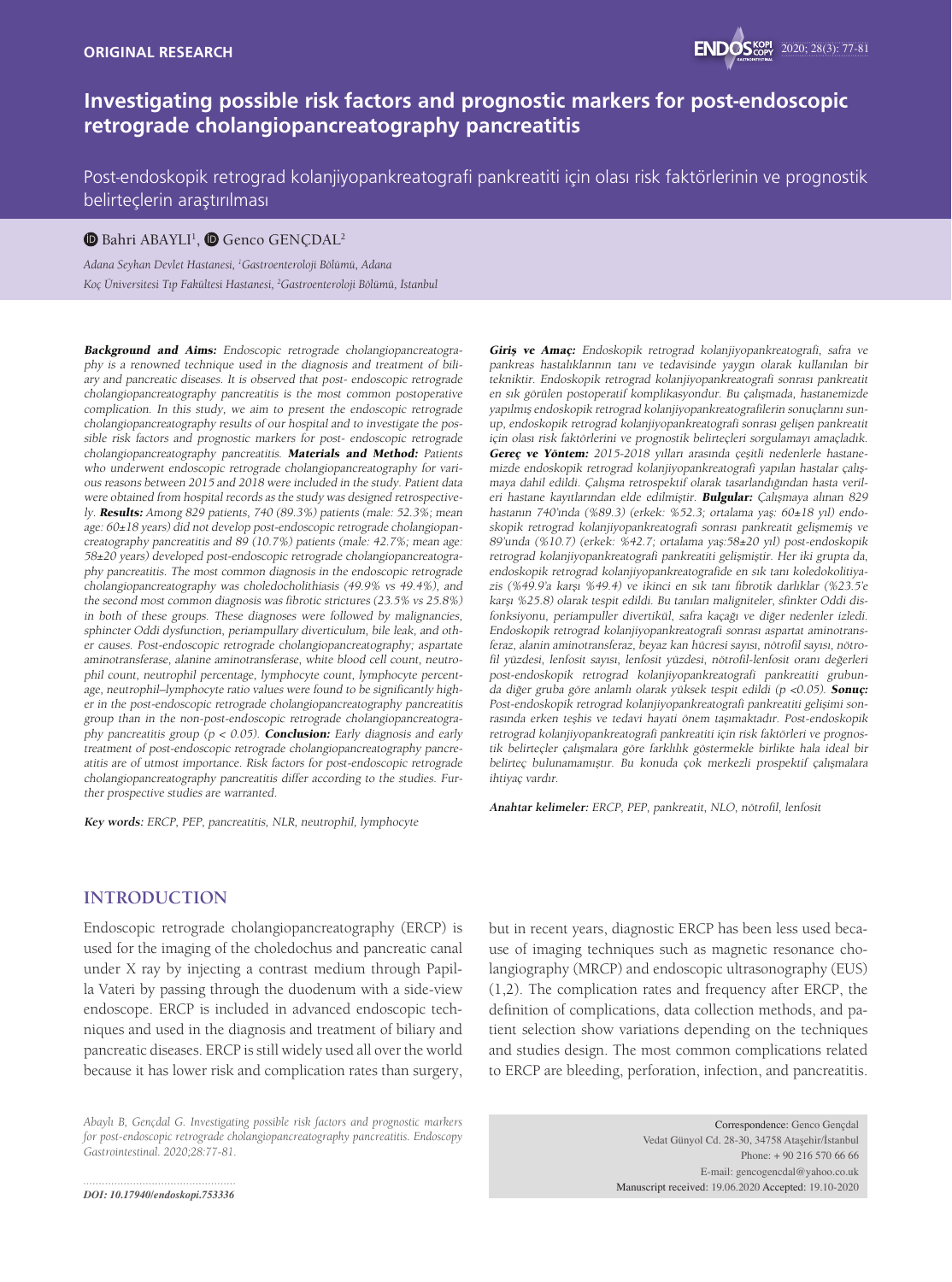*78*

Post-ERCP pancreatitis (PEP) is the most common postoperative complication (1.3–15%) (3,4). PEP is often mild, but sometimes may be a life-threatening clinical picture. PEP also increases the length of hospitalization and causes an increase in costs (4,5). In this study, first, we aimed to present the ERCP results of our hospital and second to investigate the possible risk factors and prognostic markers for PEP.

# **MATERIALS and METHOD**

A total of 829 patients who underwent ERCP for various reasons were included in the study between 2015 and 2018. Because the study was designed retrospectively, patient data were obtained from hospital records. The study was done with accordance to the declaration of Helsinki and ethical guidelines (Fortaleza, Brazil, October 2013). Ethics committee approval was obtained from Adana City Training and Research Hospital Clinical Research Ethics Committee (2020-71-1159).

Acute pancreatitis (AP) diagnosis was established in the presence of at least 2 out of the 3 criteria below:

- **1.** Abdominal pain is consistent with AP.
- 2. Serum amylase elevation ≥3 times the upper limit of normal.
- 3. Contrast-enhanced computed tomography, magnetic resonance imaging, or abdominal ultrasonography findings consistent with AP.

Patients with missing data were not included in the study.

### **Statistical Analyses**

The data are presented as the mean, median, standard deviation (SD) and percentages. All analysis was performed using IBM SPSS Statistics, V.20.0 (Armonk, NY: IBM Corp.). The comparison between two groups of quantitative biochemistry variables was performed with Student's t-test for independent samples. Changes in quantitative biochemistry variables across different pre and post treatment were analyzed by covariance model within and between groups. Pre treatment measures used as covariate in this covariance models. We used Fisher's exact test and the chi-square test to assess the association between two qualitative variables. All tests were two-tailed and p<0.05 was considered as statistically significant.

# **RESULTS**

A total of 829 patients who underwent ERCP for various reasons between 2015 and 2018 were included in the study. 740 (89.3%) patients (male: 52.3%; mean age: 60±18 years) did not develop PEP and 89 (10.7%) patients (male: 42.7%; mean age: 58±20 years) developed PEP. No statistically significant difference was found between the two groups in terms of age and gender.

The demographic and laboratory parameters of the patients before and after ERCP are presented in Tables 1 and 2.

The percentage of patients referred from the emergency department was higher in the PEP developed group than the other group (65.2% vs 50.3%; p < 0.05).

| Table 1. Demographics and laboratuary results of patients before ERCP |                     |                       |                |                                                  |               |  |  |  |
|-----------------------------------------------------------------------|---------------------|-----------------------|----------------|--------------------------------------------------|---------------|--|--|--|
| <b>Parameters</b>                                                     | PEP (n: 89)<br>Mean | <b>Std. Deviation</b> | Mean           | <b>Non-PEP</b> (n: 740)<br><b>Std. Deviation</b> | P value       |  |  |  |
| Age (Years)                                                           | 57                  | 19                    | 60             | 18                                               | $p \ge 0.05$  |  |  |  |
| Gender (Male, %)                                                      | 42.7                |                       | 52.3           |                                                  | $p \ge 0.05$  |  |  |  |
| <b>Laboratuary Data</b>                                               |                     |                       |                |                                                  |               |  |  |  |
| AST (U/L)                                                             | 221                 | 263                   | 179            | 189                                              | $p \ge 0.05$  |  |  |  |
| ALT (U/L)                                                             | 258                 | 204                   | 217            | 198                                              | $p \geq 0.05$ |  |  |  |
| Albumine (g/dl)                                                       | 3.9                 | 0.5                   | 3.9            | 0.6                                              | $p \geq 0.05$ |  |  |  |
| Total bilirubin (mg/dl)                                               | 3.6                 | 3.3                   | $\overline{4}$ | 4.7                                              | $p \ge 0.05$  |  |  |  |
| Direct bilirubin (mg/dl)                                              | 2.9                 | 3                     | 3.2            | $\overline{4}$                                   | $p \ge 0.05$  |  |  |  |
| White blod cell (10 <sup>9</sup> /L)                                  | 10.9                | 4.9                   | 10.3           | 4.9                                              | $p \ge 0.05$  |  |  |  |
| Neutrophile (10 <sup>9</sup> /L)                                      | 8.3                 | 4.9                   | 7.8            | 4.9                                              | $p \ge 0.05$  |  |  |  |
| Lymphocyte (10 <sup>9</sup> /L)                                       | 1.4                 | 0.7                   | 1.6            | 0.9                                              | $p \ge 0.05$  |  |  |  |
| Neutrophile/Lymphocyte Ratio                                          | 8.2                 | 9.1                   | $7.8\,$        | 10                                               | $p \geq 0.05$ |  |  |  |
| Hemoglobine (g/dl)                                                    | 12.6                | 1.4                   | 12.6           | 1.9                                              | $p \ge 0.05$  |  |  |  |
| Hematocrit (%)                                                        | 37.9                | $\overline{4}$        | 38             | 5.4                                              | $p \ge 0.05$  |  |  |  |
| Platelets (10 <sup>9</sup> /L)                                        | 262                 | 82                    | 259            | 91                                               | $p \ge 0.05$  |  |  |  |

ERCP: Endoscopic retrograde cholangiopancreatography, PEP: Post ERCP pancreatitis, Std. :Standard, AST: Aspartate aminotransferase, ALT: Alanine aminotransferase.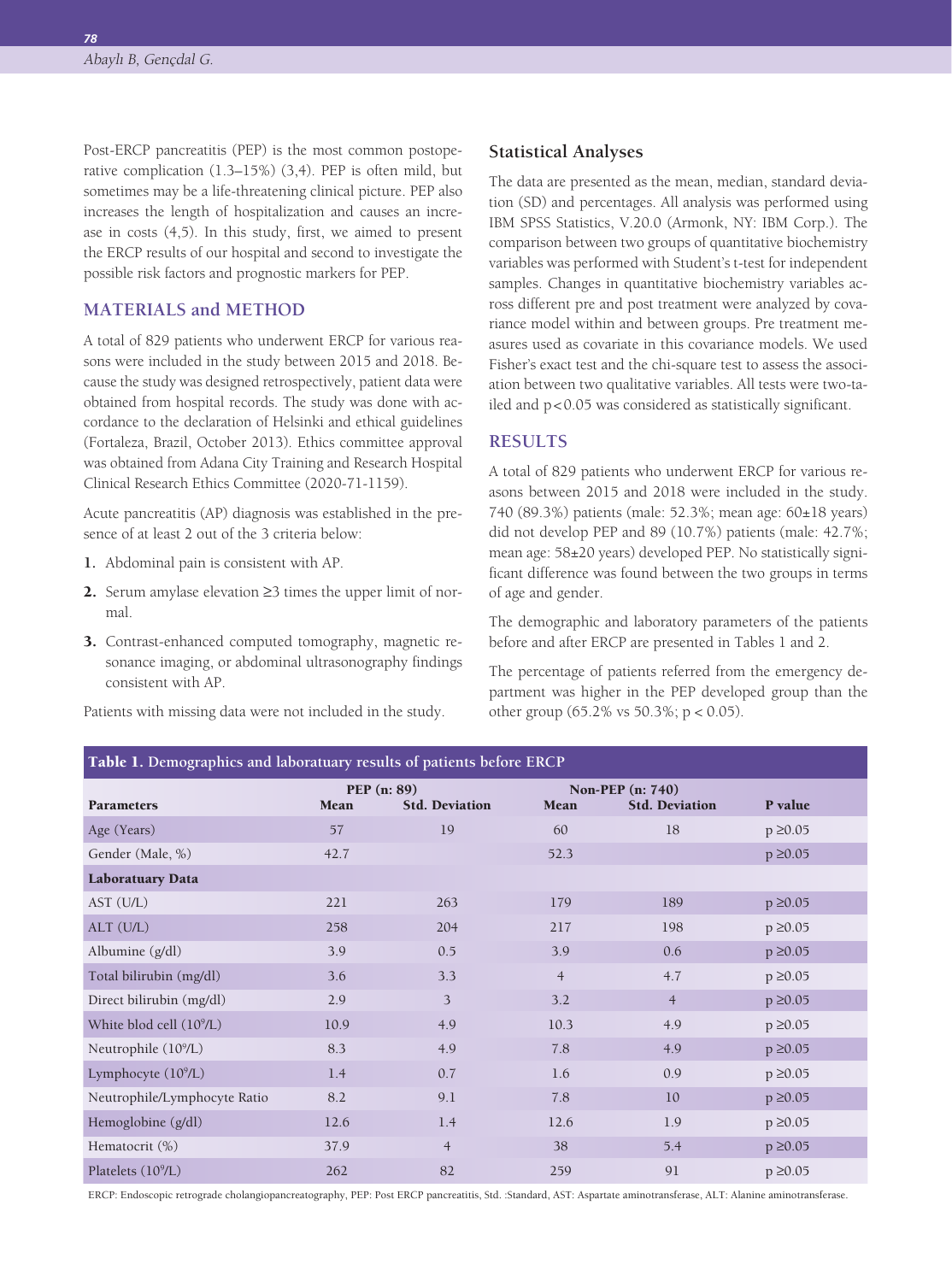| Table 2. Demographics and laboratuary results of patients after ERCP |                |                                        |                                                                            |     |               |  |  |  |
|----------------------------------------------------------------------|----------------|----------------------------------------|----------------------------------------------------------------------------|-----|---------------|--|--|--|
| <b>Parameters</b>                                                    | Mean           | PEP $(n: 89)$<br><b>Std. Deviation</b> | <b>Non-PEP</b> (n: 740)<br>P value<br><b>Mean</b><br><b>Std. Deviation</b> |     |               |  |  |  |
| Age (Years)                                                          | 57             | 19                                     | 60                                                                         | 18  | $p \ge 0.05$  |  |  |  |
| Gender (Male, %)                                                     | 42.7           |                                        | 52.3                                                                       |     | $p \ge 0.05$  |  |  |  |
| <b>Laboratuary Data</b>                                              |                |                                        |                                                                            |     |               |  |  |  |
| AST (U/L)                                                            | 81             | 64                                     | 60                                                                         | 73  | p < 0.05      |  |  |  |
| ALT (U/L)                                                            | 156            | 113                                    | 110                                                                        | 120 | p < 0,05      |  |  |  |
| Total bilirubin (mg/dl)                                              | 2.6            | 3.6                                    | 2.7                                                                        | 4.6 | $p \ge 0.05$  |  |  |  |
| Direct bilirubin (mg/dl)                                             | $\overline{2}$ | 3                                      | $\overline{2}$                                                             | 3.7 | $p \geq 0.05$ |  |  |  |
| White blod cell (10 <sup>9</sup> /L)                                 | 10.3           | 3.3                                    | 9                                                                          | 3.7 | p < 0.05      |  |  |  |
| Neutrophile $(10^9/L)$                                               | 7.9            | 3.1                                    | 6.3                                                                        | 3.6 | p < 0.05      |  |  |  |
| Lymphocyte $(10^9/L)$                                                | 1.5            | 0.7                                    | 1.8                                                                        | 0.8 | p < 0.05      |  |  |  |
| Neutrophile/Lymphocyte Ratio                                         | 7.4            | 7.8                                    | 4.9                                                                        | 6.1 | p < 0.05      |  |  |  |
| Hemoglobine (g/dl)                                                   | 12.3           | 1.6                                    | 12.3                                                                       | 1.7 | $p \ge 0.05$  |  |  |  |
| Hematocrit (%)                                                       | 37.1           | 4.7                                    | 37.1                                                                       | 4.9 | $p \ge 0.05$  |  |  |  |
| Platelets (10 <sup>9</sup> /L)                                       | 248            | 77                                     | 254                                                                        | 90  | $p \ge 0.05$  |  |  |  |

ERCP: Endoscopic retrograde cholangiopancreatography, PEP: Post ERCP pancreatitis, Std.: Standard, AST: Aspartate aminotransferase, ALT: Alanine aminotransferase.

| Table 3. Corresponding groups according to details of ERCP procedure |                            |                          |                              |          |  |  |
|----------------------------------------------------------------------|----------------------------|--------------------------|------------------------------|----------|--|--|
|                                                                      |                            | <b>PEP</b>               | <b>Non-PEP</b>               |          |  |  |
|                                                                      |                            | N(% )                    | N(% )                        |          |  |  |
| Sphincterotomy Type                                                  | Classical<br>Needle-tipped | 65(73%)<br>24(27%)       | 562 (75.9%)<br>$178(24.1\%)$ | p > 0.05 |  |  |
| Biliary stent                                                        | Placed<br>Not placed       | 35 (39.3%)<br>54 (60.7%) | $260(25.1\%)$<br>480 (64.9%) | p > 0.05 |  |  |
| Biliary metallic stent placed<br>Biliary plastic stent placed        |                            | 1(3%)<br>34 (97%)        | 8(3%)<br>252 (97%)           | p > 0.05 |  |  |
| Pancreatic stent placed<br>Pancreatic stent not placed               |                            | $1(0.1\%)$<br>88 (98.1%) | 1(1%)<br>739 (99.1%)         | p > 0.05 |  |  |

ERCP: Endoscopic retrograde cholangiopancreatography, PEP: Post ERCP pancreatitis.

In both of the groups, the most common diagnosis in the ERCP was choledocholithiasis (49.9% vs 49.4%), and the second most common diagnosis was fibrotic strictures (23.5% vs 25.8%). These diagnoses were followed by malignancies, sphincter Oddi dysfunction (SOD), periampullary diverticulum, bile leak, and other causes.

No statistically significant difference was found between sphincterotomy type (classical, needle-tipped), biliary stent application, biliary stent type (plastic, metallic) or the number of stents applied and PEP development (Table 3).

There was no significant difference between the two groups in terms of albumin, aspartate aminotransferase (AST), alanine aminotransferase (ALT), total bilirubin, direct bilirubin, white blood cell count (Wbc), neutrophil count, neutrophil percentage, lymphocyte count, lymphocyte percentage, neutrophil–lymphocyte ratio (NLR), platelet, hemoglobin, and hematocrit values before ERCP.

AST, ALT, Wbc, neutrophil, neutrophil percentage, lymphocyte, lymphocyte percentage, and NLR values were significantly higher in the PEP group than in the other group, after ERCP ( $p < 0.05$ ).

The difference between the differences before and after ERCP was found to be statistically significant for neutrophil, lymphocyte, NLR, and ALT  $(p < 0.001)$ . A covariance analysis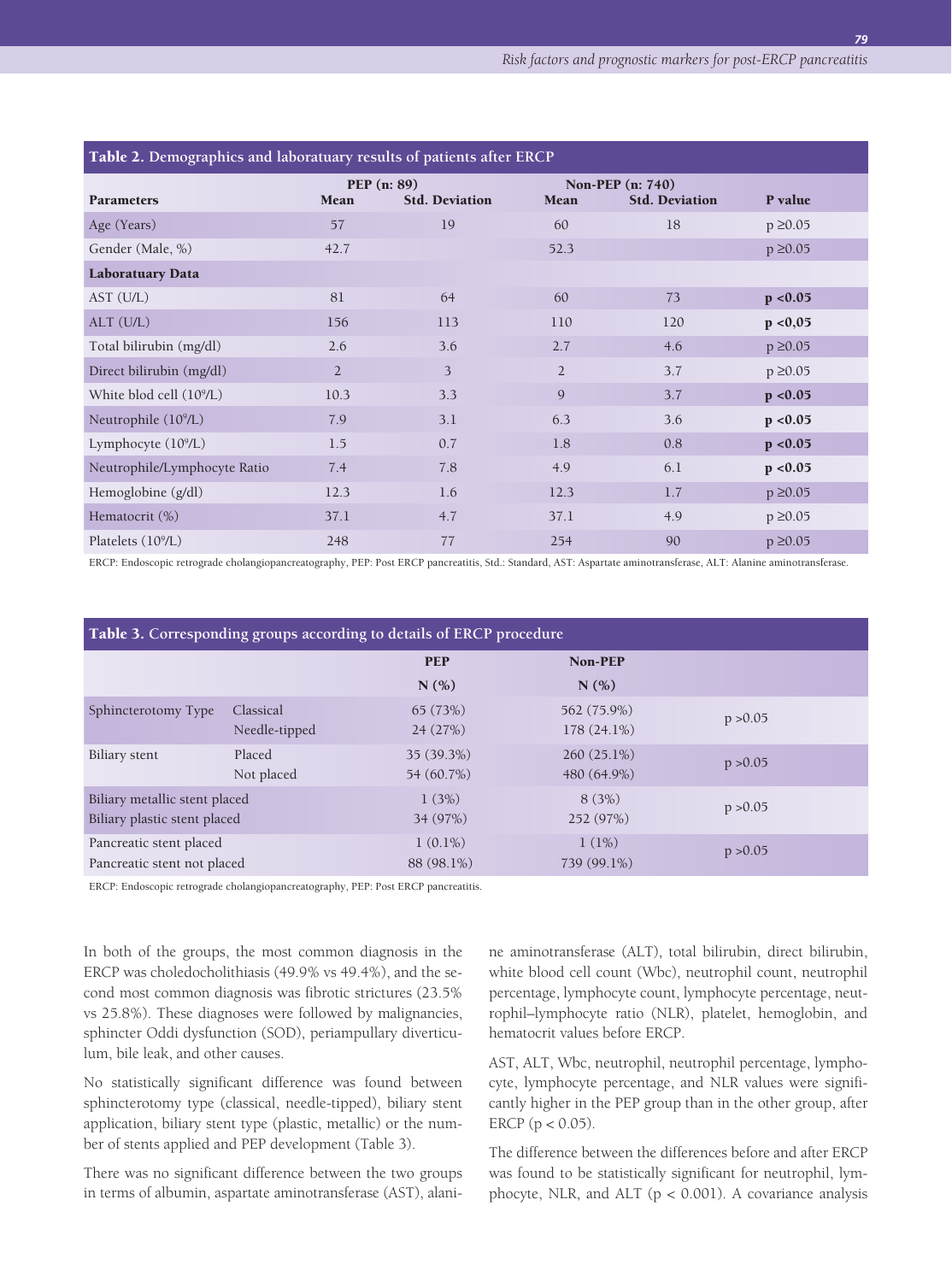*80*

model was used to take into account the initial values because the difference in the difference for this measurement was affected by the preprocessing value.

### **DISCUSSION**

ERCP is a method of imaging of pancreas, gallbladder, and bile ducts using contrast material with combined use of endoscope and X-rays. Problems in the liver, gallbladder, bile and pancreatic ducts, duodenal diverticula, and fistulas including esophagus, stomach, pancreas, and biliary duct diseases can be diagnosed. During the procedure, some problems can be treated (1,2). In our study, the most common ERCP indications were choledocholithiasis and fibrotic strictures. These diagnoses were followed by malignancies, SOD, periampullary diverticulum, bile leak, and other causes.

PEP is the most common and serious complication of ERCP. The incidence of PEP was 1.3-15% in various studies (6,7). It was reported that it was more frequent in SOD. Severe PEP is rarely seen (0.3–0.5%) (8-10). In a systematic review involving over 2000 high-risk patients, the incidence of PEP was found to be 14.7%, while mild, moderate, and severe PEP was 8.6, 3.9, and 0.8%, respectively. PEP is affected by many factors, including factors associated with the process and patient. The combination of the experience of the endoscopist, presence of SOD, difficult cannulation, duration of the procedure, type of the procedure, young age, female sex, suspected sphincter of Oddi dysfunction, normal bilirubin and the absence of bile duct stones is associated with a high risk of pancreatitis (11-14). PEP is presented with epigastric pain or abdominal upper quadrant pain, abdominal tenderness with palpation, and elevated amylase and lipase. Early diagnosis and treatment are important (15,16). The diagnosis of PEP is based on the presence of symptoms and signs of AP (abdominal pain, etc.) in addition to increased pancreatic enzyme levels. Patients undergoing severe PEP may need to be followed up and treated in intensive care (13). In a meta-analysis of 15 studies between January 1991 and December 2001; SOD, history of post-ERCP pancreatitis, female sex, pancreatic duct contrast injection, and pre-cut sphincterotomy were determined as independent predictors of PEP. The absence of even common bile duct stones was defined as another risk

factor for PEP, but the diagnosis of SOD was not considered in this study (17). Pancreatic cannulation and contrast injection were reported by PEP (18,19). The experience of the operator is also stated as a risk factor in some studies (19,20). In our study, no statistically significant difference was found between age, gender, type of sphincterotomy (classical, needle-tipped), biliary stent application, type of biliary stent (plastic, metallic), or the number of stents applied and development of PEP. PEP was observed in 89 (10.7%) patients in accordance with the medical literature.

There are many studies in the literature indicating that some whole blood parameters are associated with the development of AP. According to the retrospective study by Zhang et al. which was performed with 974 AP patients; there is a significant association between NLR and the duration of intensive care, the risk of developing persistent organ failure, and mortality (21). Li et al. performed a single-center retrospective study with 359 AP patients and this study revealed NLR to be the most reliable marker of overall survival (22). Jeon et al. performed a retrospective study with 490 AP patients and suggested a relationship between NLR, AP severity, and the development of multi-organ failure (23). In our study, AST, ALT, Wbc, neutrophil, neutrophil percentage, lymphocyte, lymphocyte percentage, and NLR values were significantly higher in PEP group than the other group after ERCP/in perıod of post-ERCP.

The most important limitation of our study is, that it is single-centered and retrospective. Some patients' datas were not recorded in detail so we could not reach enough data to classify the severity of pancreatitis. Nevertheless, we assume that it will contribute positively to the medical literature because it contains a significant number of patients with PEP.

Today, ERCP has an important role in the diagnosis and treatment of liver, gall bladder, biliary tract, and pancreas. The most important complication is PEP. Early diagnosis and early treatment of PEP are of vital importance. Risk factors for PEP differ according to the studies. A multicenter, large population prospective study is needed.

#### *"The authors declared that there is no conflict of interest regarding the publication of this article."*

#### **REFERENCES**

- 1. Rodrigues-Pinto E, Macedo G, Baron TH. ERCP competence assessment: miles to go before standardization. Endosc Int Open 2017;5:E718-21.
- 2. Matsushita M, Koyabu M, Nishio A, Seki T, Okazaki K. Techniques of ERCP with a conventional endoscope in pancreatoduodenectomy anatomy. Gastrointest Endosc 2017;86:747-8.
- 3. Mine T, Morizane T, Kawaguchi Y, et al. Clinical practice guideline for post-ERCP pancreatitis. J Gastroenterol 2017;52:1013-22.
- 4. Wang AY. Medications and methods for the prevention of Post-ERCP pancreatitis. Gastroenterol Hepatol (NY) 2017;13:188-91.
- 5. Mel Wilcox C. Prevention of post-ERCP pancreatitis is more than just suppositories and stents. Dig Endosc 2017;29:758-60.
- 6. Loperfido S, Angelini G, Benedetti G, et al. Major early complications from diagnostic and therapeutic ERCP: a prospective multicenter study. Gastrointest Endosc 1998;48:1-10.
- 7. Kochar B, Akshintala VS, Afghani E, et al. Incidence, severity, and mortality of post-ERCP pancreatitis: a systematic review by using randomized, controlled trials. Gastrointest Endosc 2015;81:143-9.